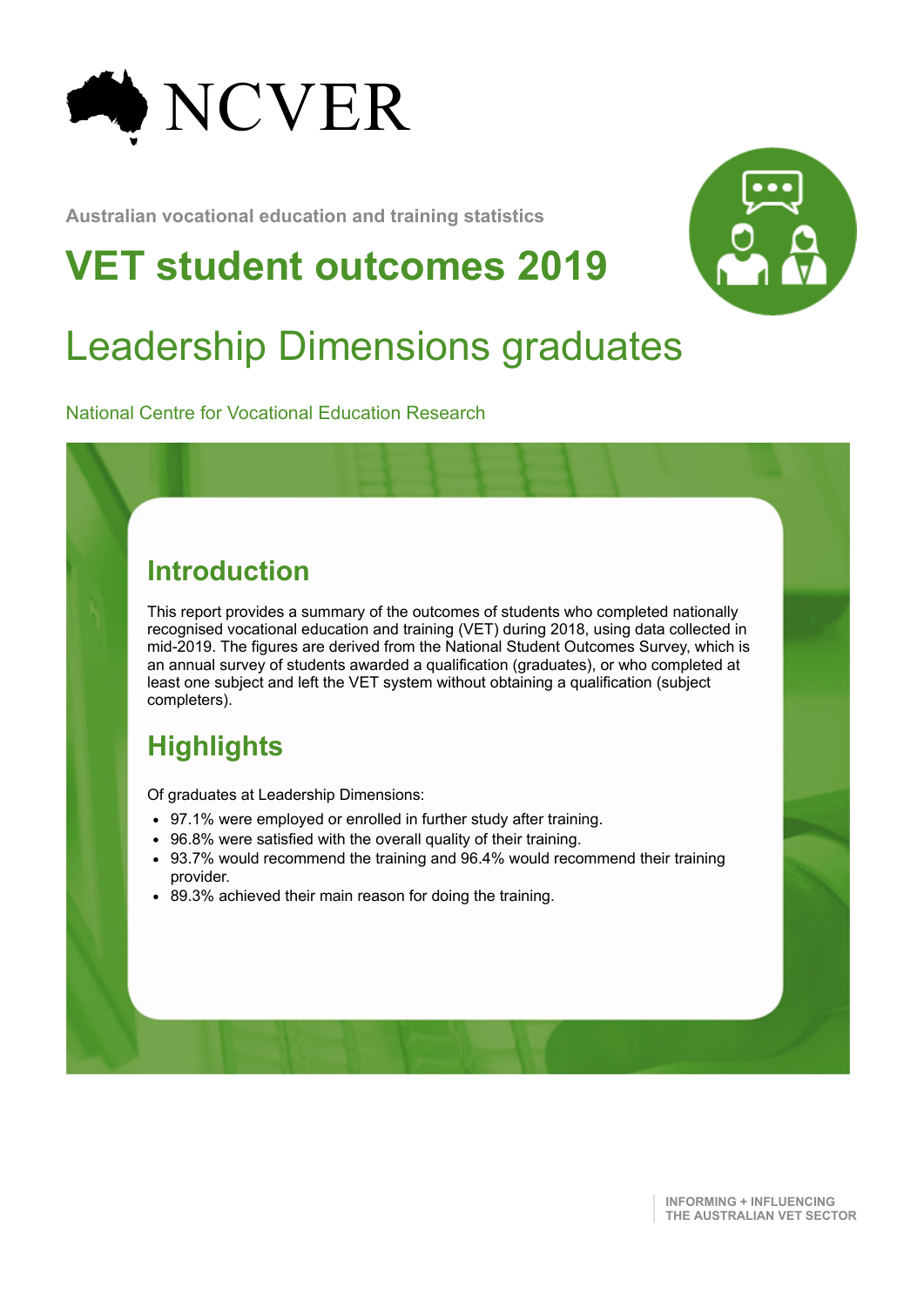#### **© Commonwealth of Australia, 2019**



With the exception of the Commonwealth Coat of Arms, the Department's logo, any material protected by a trade mark and where otherwise noted all material presented in this document is provided under a Creative Commons Attribution 3.0 Australia (http://creativecommons.org/licenses/by/3.0/au) licence.

The details of the relevant licence conditions are available on the Creative Commons website (accessible using the links provided) as is the full legal code for the CC BY 3.0 AU licence (http://creativecommons.org/licenses/by/3.0/legalcode).

The Creative Commons licence conditions do not apply to all logos, graphic design, artwork and photographs. Requests and enquiries concerning other reproduction and rights should be directed to the National Centre for Vocational Education Research (NCVER).

This document should be attributed as Ipsos Public Affairs 2019, *Australian vocational education and training statistics: VET student outcomes 2019: Leadership Dimensions graduates* , Ipsos Public Affairs, Melbourne.

This work has been produced by Ipsos Public Affairs on behalf of the NCVER. The NCVER manages the Student Outcomes Survey on behalf of the Australian Government and state and territory governments, with funding provided through the Australian Government Department of Employment, Skills, Small and Family Business.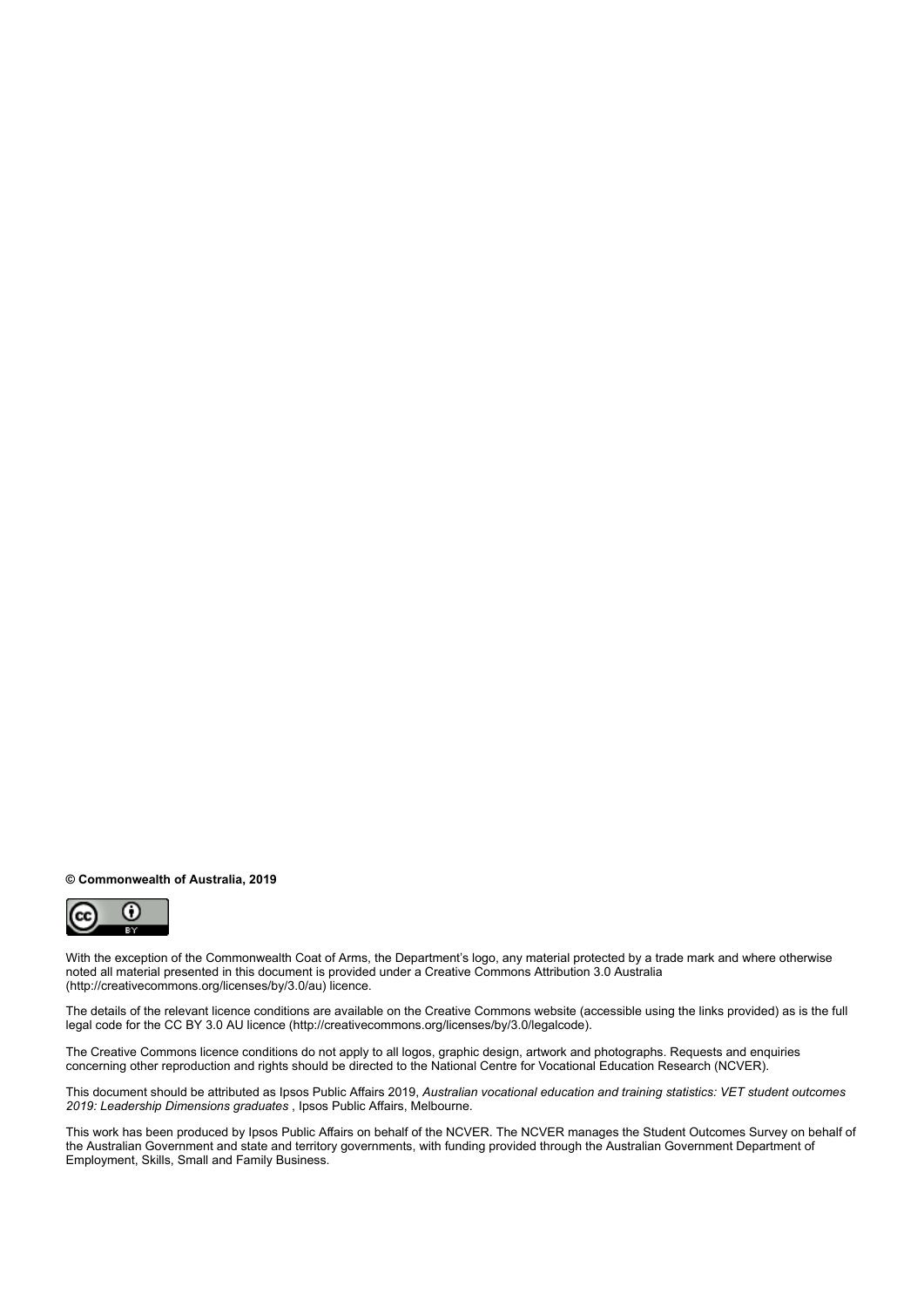## **Contents**

| Introduction                    | $\overline{4}$ |
|---------------------------------|----------------|
| <b>Technical notes</b>          | $\overline{4}$ |
| Example                         | $\overline{4}$ |
| More information                | 5              |
| <b>Tables</b>                   | 6              |
| <b>Terms</b>                    | 8              |
| Explanatory notes for graduates | 9              |
| Reporting changes               | 10             |

### **Tables**

| Key findings for graduates, 2018 and 2019 (%)      |  |
|----------------------------------------------------|--|
| 95% margin of error for estimates shown in Table 1 |  |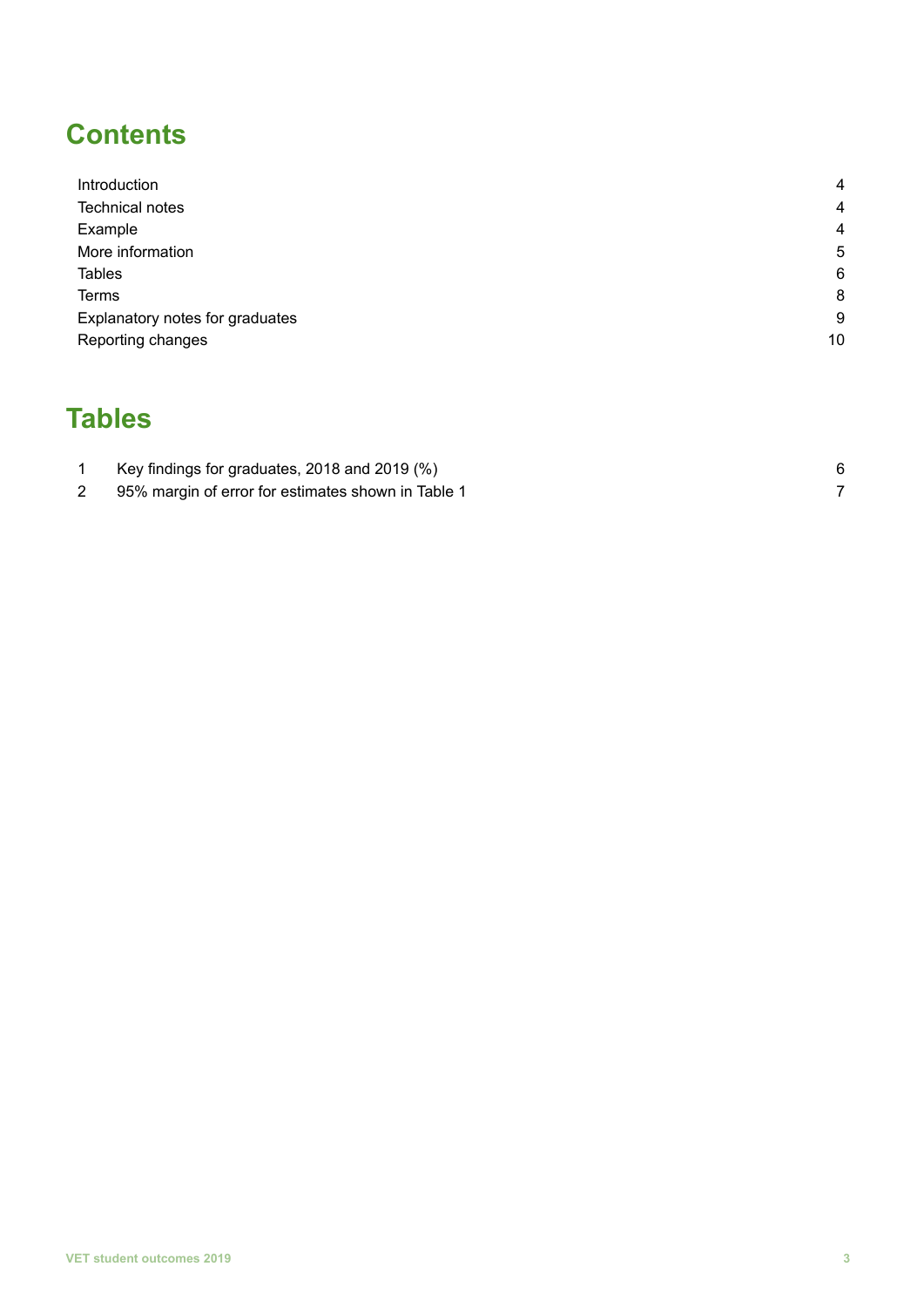#### **Introduction**

This report provides a summary of the outcomes of students who completed nationally recognised vocational education and training (VET) delivered by recognised training organisations (RTOs) in 2018, using data collected in mid-2019. <sup>1</sup> The figures are derived from the National Student Outcomes Survey, which is an annual survey that covers students who are awarded a qualification (graduates), or who completed at least one subject and left the VET system without obtaining a qualification (subject completers), with this report focused on graduates. The survey includes students who undertook government-subsidised training (government-funded) and those who undertook training on a fee-for-service basis.

Information in the report is presented on Leadership Dimensions graduates' reasons for training, their employment outcomes, further study outcomes and satisfaction with training. Comparisons with the prior year are only shown where there are sufficient responses in the prior year. Where there is not a sufficient level of response for prior year comparisons, the 2018 data have been suppressed and the columns shaded in grey.

#### **Technical notes**

The sample for the National Student Outcomes Survey is selected from the National VET Provider Collection, with national response rates of 34.1% for graduates and 23.4% for subject completers. For Leadership Dimensions, 96 graduates responded, giving a response rate of 30.8%.

Survey responses are weighted to population benchmarks from the collection. As the estimates from the National Student Outcomes Survey are based on information provided by a sample rather than on a population, they are subject to sampling variability; that is, they may differ from the statistics that would have been produced had all students been included and responded to the survey.

The margin of error is a measure of how much sampling variability there is. The smaller the margin of error, the more accurate the estimate. The margin of error is calculated such that there is a 95% chance that the interval estimate ± margin of error contains the true value. The interval is called the 95% confidence interval.

It is important to consider the margin of error when comparing between groups and years, particularly when the results are close. Data users are encouraged to use the margin of error to determine if a difference between groups or years is statistically significant. No arrow in table 1 signals that the difference between 2018 and 2019 is not statistically significant. Table 2 in this report provides the margin of error for key survey findings.

### **Example**

Estimate A is equal to 70% with a margin of error of 5%. The confidence interval for the estimate is 65% to 75%, which means we can be 95% confident that the true value is between 65% and 75%.

Estimate B is equal to 85% with a margin of error of 3%. The confidence interval is therefore 82% to 88%. **Given the confidence intervals do not overlap, we can be 95% confident that there is a difference between Estimate A and Estimate B.**

Estimate C is equal to 90% with a margin of error of 4%.The confidence interval is therefore 86% to 94%. **Given** the confidence intervals for Estimates B and C overlap, we cannot conclude with a 95% level of confidence whether there is a difference between Estimate B and Estimate C and further testing is required to make **any conclusions.**

For detailed technical information, see Technical notes at (https://www.ncver.edu.au/research-andstatistics/collection/student-outcomes/vet-student-outcomes).

 $1$  The exclusion of non-nationally recognised training represents a change in the survey scope compared with prior years. For graduates, the only change to scope is the exclusion of higher level qualifications, such as bachelor's degrees. The revised survey scope has no statistically significant effect on the national survey results, as such the revised scope was not applied to the estimates prior to 2019.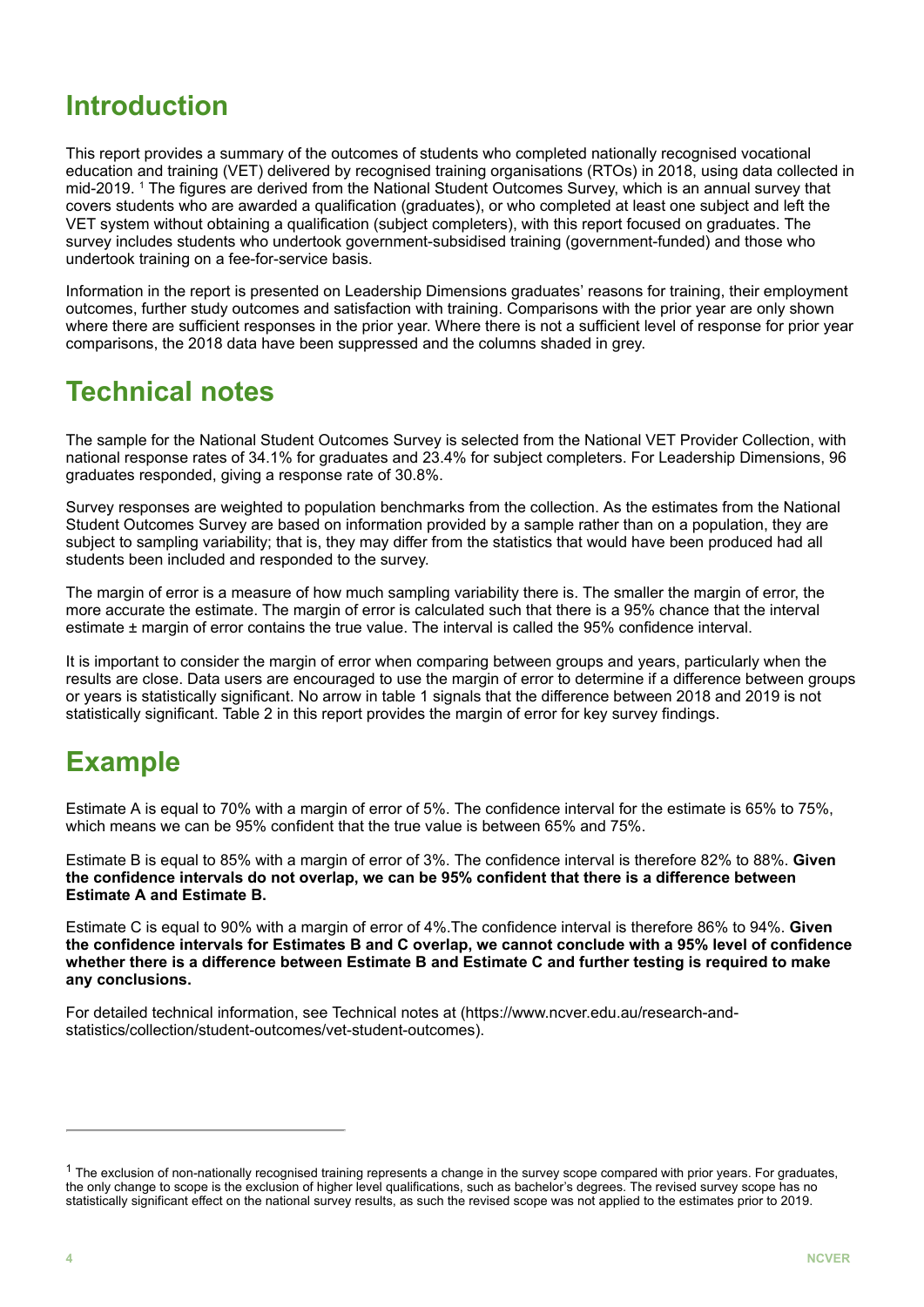## **More information**

For additional data tables on student outcomes, classified by a greater range of student and training characteristics, refer to the data products tab at (https://www.ncver.edu.au/research-and-statistics/collection/student-outcomes/vetstudent-outcomes).

Access to these data is governed by the National VET Data Policy (2018), agreed by the Council of Australian Governments (COAG) ministers responsible for skills. The National VET Data Policy can be viewed at (https://docs.employment.gov.au/documents/national-vet-data-policy).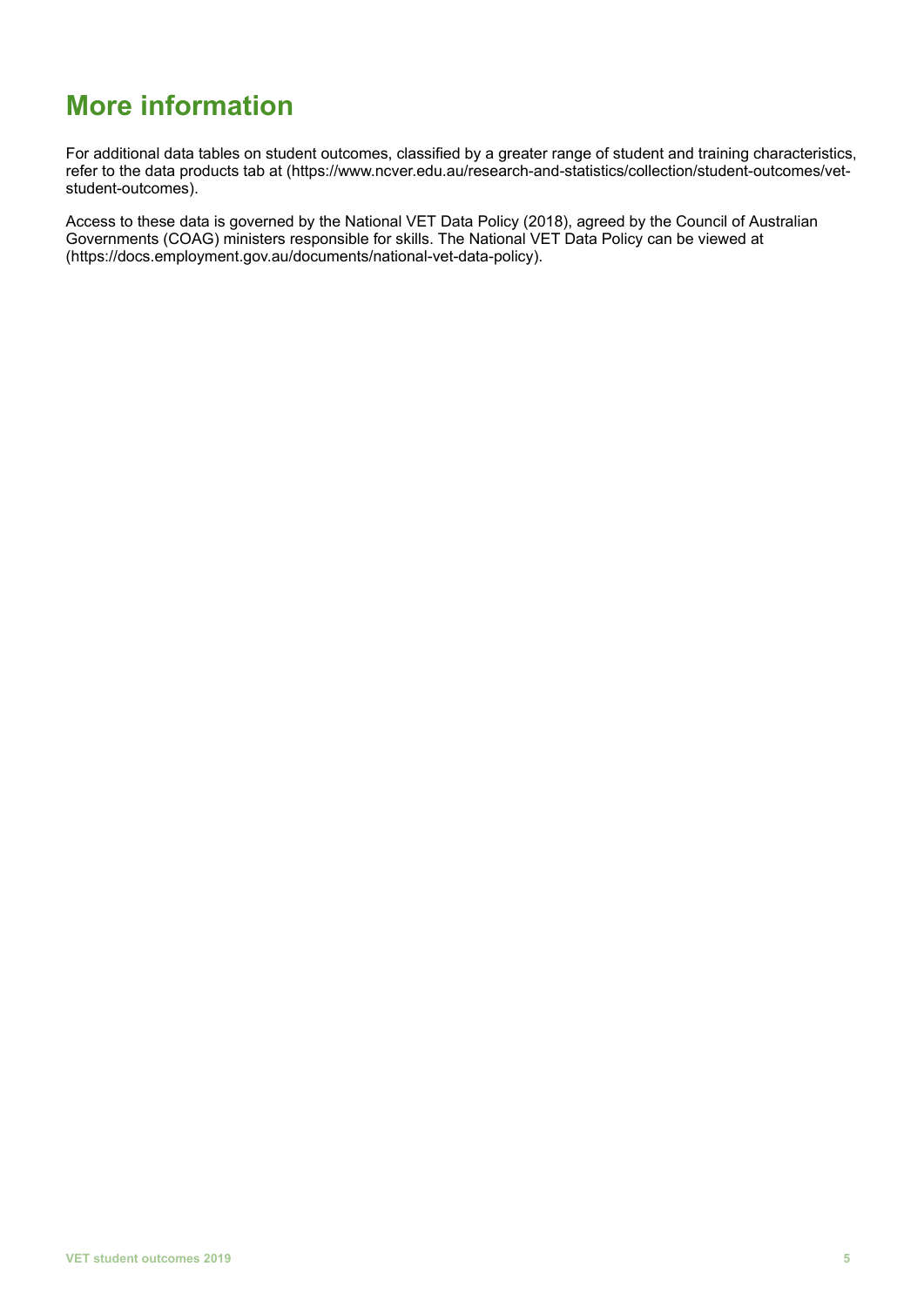## **Tables**

#### **Table 1 Key findings for graduates, 2018 and 2019 (%)**

|                                                           |         | Leadership<br><b>Dimensions</b> |                                              | 2019                                                 |                                          |  |
|-----------------------------------------------------------|---------|---------------------------------|----------------------------------------------|------------------------------------------------------|------------------------------------------|--|
|                                                           | 2018    | 2019                            | Private<br>training<br>providers<br>Victoria | Private<br>training<br>providers<br><b>Australia</b> | <b>AII VET</b><br>providers<br>Australia |  |
| Improved employment status after training                 |         |                                 |                                              |                                                      |                                          |  |
| Employed before training                                  | 98.0    | 96.8                            | 68.9                                         | 70.8                                                 | 66.7                                     |  |
| Of these: Employed at a higher skill level after training | 9.5     | 7.6                             | 15.4                                         | 16.0                                                 | 18.0                                     |  |
| Of these: Better job after training                       | na      | 28.2                            | 36.1                                         | 36.0                                                 | 37.5                                     |  |
| Not employed before training                              | 2.0     | 3.2                             | 31.1                                         | 29.2                                                 | 33.3                                     |  |
| Of these: Employed after training                         | np      | np                              | 50.6                                         | 52.0                                                 | 46.8                                     |  |
| Improved employment status after training                 | 62.4    | 85.0 ▲                          | 67.7                                         | 69.1                                                 | 65.8                                     |  |
| <b>Employment and further study outcomes</b>              |         |                                 |                                              |                                                      |                                          |  |
| After training (as at May of the survey year)             |         |                                 |                                              |                                                      |                                          |  |
| Employed                                                  | 97.4    | 97.1                            | 78.7                                         | 80.3                                                 | 76.6                                     |  |
| Not employed                                              | 2.6     | 2.9                             | 21.3                                         | 19.7                                                 | 23.4                                     |  |
| Employed or in further study after training               | 97.4    | 97.1                            | 84.9                                         | 86.0                                                 | 85.6                                     |  |
| Enrolled in further study after training                  | 29.6    | 12.0 $\blacktriangledown$       | 25.5                                         | 26.1                                                 | 30.3                                     |  |
| <b>Training</b>                                           |         |                                 |                                              |                                                      |                                          |  |
| Main reason for undertaking training                      |         |                                 |                                              |                                                      |                                          |  |
| Employment-related                                        | 94.1    | 92.8                            | 86.8                                         | 87.4                                                 | 85.1                                     |  |
| Further study                                             | 1.9     | 0.0                             | 1.9                                          | 1.8                                                  | 3.6                                      |  |
| Personal development                                      | 4.0     | 7.2                             | 11.3                                         | 10.8                                                 | 11.3                                     |  |
| Training was part of an apprenticeship or traineeship     | 0.0     | $8.0 \triangle$                 | 27.8                                         | 27.7                                                 | 26.9                                     |  |
| <b>Satisfaction outcomes</b>                              |         |                                 |                                              |                                                      |                                          |  |
| Developed problem-solving skills                          | 82.8    | 86.6                            | 76.3                                         | 76.9                                                 | 77.9                                     |  |
| Improved writing skills                                   | 49.1*   | 42.3                            | 50.8                                         | 50.8                                                 | 52.6                                     |  |
| Improved numerical skills                                 | na      | 24.6                            | 44.7                                         | 42.9                                                 | 45.6                                     |  |
| Satisfied with teaching                                   | 91.8    | 97.9 ▲                          | 85.5                                         | 87.0                                                 | 86.9                                     |  |
| Satisfied with assessment                                 | 95.1    | 97.9                            | 88.3                                         | 89.4                                                 | 89.2                                     |  |
| Satisfied with the overall quality of training            | 91.8    | 96.8                            | 86.8                                         | 88.0                                                 | 88.1                                     |  |
| Achieved their main reason for doing the training         | 95.7    | 89.3 $\blacktriangledown$       | 83.6                                         | 85.0                                                 | 83.9                                     |  |
| <b>Recommendation</b>                                     |         |                                 |                                              |                                                      |                                          |  |
| Recommend training                                        | 93.5    | 93.7                            | 89.5                                         | 90.5                                                 | 90.6                                     |  |
| Recommend training provider                               | 92.8    | 96.4                            | 87.3                                         | 88.4                                                 | 88.9                                     |  |
| <b>Benefits of training</b>                               |         |                                 |                                              |                                                      |                                          |  |
| Of those employed after training                          |         |                                 |                                              |                                                      |                                          |  |
| Found the training relevant to their current job          | 94.1    | 93.3                            | 79.7                                         | 81.3                                                 | 80.5                                     |  |
| Received at least one job-related benefit                 | $62.6*$ | 85.5                            | 83.9                                         | 84.2                                                 | 84.0                                     |  |
| <b>Total number of responses</b>                          | 63      | 105                             | 19814                                        | 71 410                                               | 122 536                                  |  |

Grey shading of an individual cell indicates a break-in-series. Grey shading of the entire column indicates the sample size for 2018 was less than 25 graduates / subject completers. For further information on notes on tables, see the explanatory notes on page 9.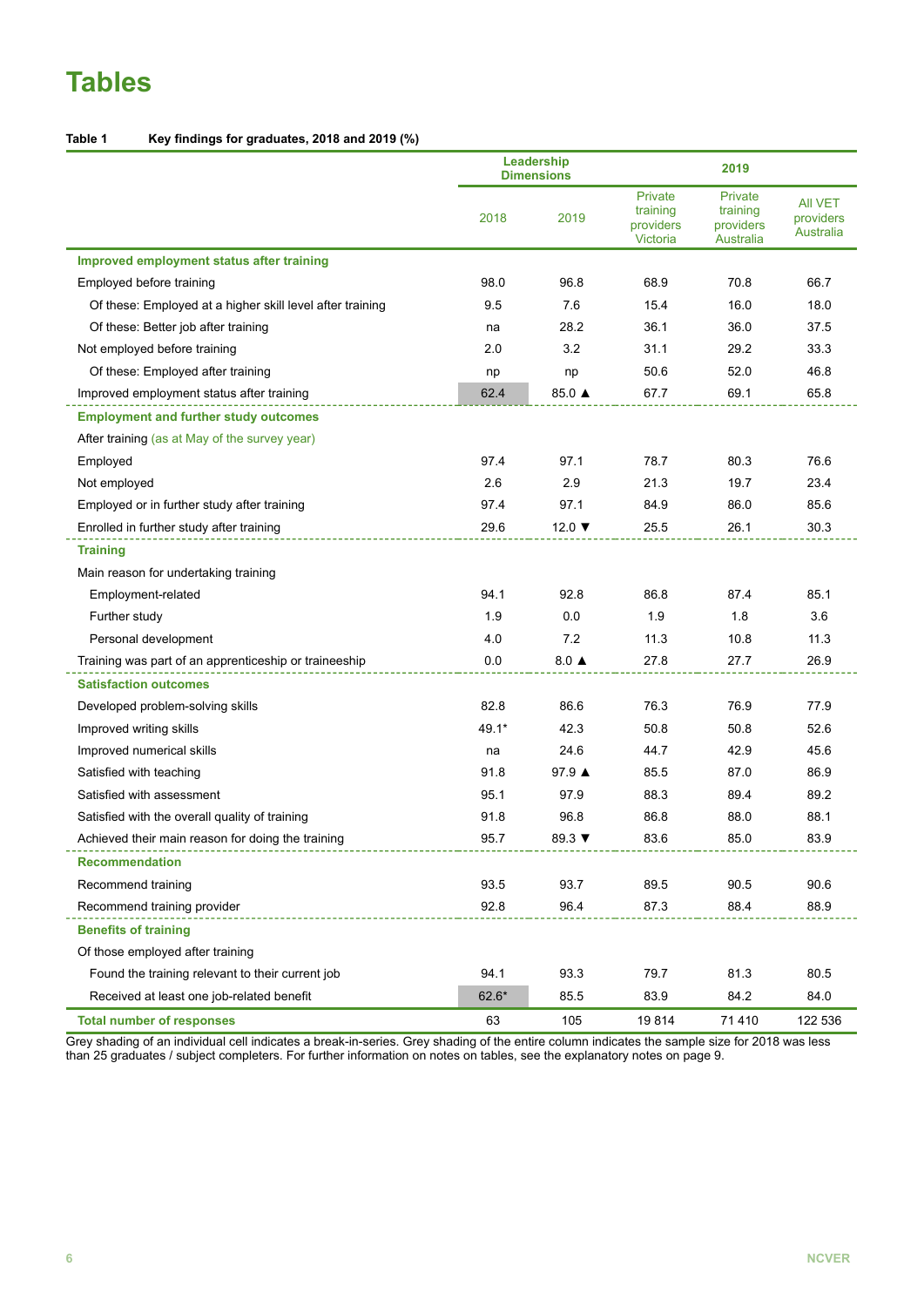| Table 2 | 95% margin of error for estimates shown in Table 1 |
|---------|----------------------------------------------------|
|---------|----------------------------------------------------|

|                                                           | Leadership<br><b>Dimensions</b> |      | 2019                                         |                                                      |                                          |
|-----------------------------------------------------------|---------------------------------|------|----------------------------------------------|------------------------------------------------------|------------------------------------------|
|                                                           | 2018                            | 2019 | Private<br>training<br>providers<br>Victoria | Private<br>training<br>providers<br><b>Australia</b> | <b>AII VET</b><br>providers<br>Australia |
| Improved employment status after training                 |                                 |      |                                              |                                                      |                                          |
| Employed before training                                  | 3.1                             | 3.0  | 0.6                                          | 0.3                                                  | 0.2                                      |
| Of these: Employed at a higher skill level after training | 6.5                             | 4.5  | 0.6                                          | 0.3                                                  | 0.2                                      |
| Of these: Better job after training                       | na                              | 7.6  | 0.7                                          | 0.4                                                  | 0.3                                      |
| Not employed before training                              | 3.1                             | 3.0  | 0.6                                          | 0.3                                                  | 0.2                                      |
| Of these: Employed after training                         | np                              | np   | 1.1                                          | 0.6                                                  | 0.4                                      |
| Improved employment status after training                 | 10.0                            | 6.0  | 0.6                                          | 0.3                                                  | 0.2                                      |
| <b>Employment and further study outcomes</b>              |                                 |      |                                              |                                                      |                                          |
| After training (as at May of the survey year)             |                                 |      |                                              |                                                      |                                          |
| Employed                                                  | 2.9                             | 2.7  | 0.5                                          | 0.3                                                  | 0.2                                      |
| Not employed                                              | 2.9                             | 2.7  | 0.5                                          | 0.3                                                  | 0.2                                      |
| Employed or in further study after training               | 2.9                             | 2.7  | 0.4                                          | 0.2                                                  | 0.2                                      |
| Enrolled in further study after training                  | 9.4                             | 5.1  | 0.5                                          | 0.3                                                  | 0.2                                      |
| <b>Training</b>                                           |                                 |      |                                              |                                                      |                                          |
| Main reason for undertaking training                      |                                 |      |                                              |                                                      |                                          |
| Employment-related                                        | 4.6                             | 4.3  | 0.4                                          | 0.2                                                  | 0.2                                      |
| Further study                                             | 2.9                             | 2.6  | 0.2                                          | 0.1                                                  | 0.1                                      |
| Personal development                                      | 3.7                             | 4.3  | 0.4                                          | 0.2                                                  | 0.2                                      |
| Training was part of an apprenticeship or traineeship     | 4.1                             | 4.5  | 0.5                                          | 0.3                                                  | 0.2                                      |
| <b>Satisfaction outcomes</b>                              |                                 |      |                                              |                                                      |                                          |
| Developed problem-solving skills                          | 7.1                             | 5.5  | 0.5                                          | 0.3                                                  | 0.2                                      |
| Improved writing skills                                   | 10.5                            | 8.1  | 0.6                                          | 0.3                                                  | 0.2                                      |
| Improved numerical skills                                 | na                              | 7.2  | 0.6                                          | 0.3                                                  | 0.2                                      |
| Satisfied with teaching                                   | 5.2                             | 2.4  | 0.4                                          | 0.2                                                  | 0.2                                      |
| Satisfied with assessment                                 | 3.8                             | 2.4  | 0.4                                          | 0.2                                                  | 0.2                                      |
| Satisfied with the overall quality of training            | 5.2                             | 3.0  | 0.4                                          | 0.2                                                  | 0.2                                      |
| Achieved their main reason for doing the training         | 3.9                             | 5.0  | 0.4                                          | 0.2                                                  | 0.2                                      |
| <b>Recommendation</b>                                     |                                 |      |                                              |                                                      |                                          |
| Recommend training                                        | 4.5                             | 4.0  | 0.4                                          | 0.2                                                  | 0.1                                      |
| Recommend training provider                               | 5.0                             | 3.3  | 0.4                                          | 0.2                                                  | 0.2                                      |
| <b>Benefits of training</b>                               |                                 |      |                                              |                                                      |                                          |
| Of those employed after training                          |                                 |      |                                              |                                                      |                                          |
| Found the training relevant to their current job          | 4.6                             | 4.3  | 0.6                                          | 0.3                                                  | 0.2                                      |
| Received at least one job-related benefit                 | 10.1                            | 6.1  | 0.5                                          | 0.3                                                  | 0.2                                      |
| <b>Total number of responses</b>                          | 63                              | 105  | 19814                                        | 71 410                                               | 122 536                                  |

For notes on tables, see the explanatory notes on page 9.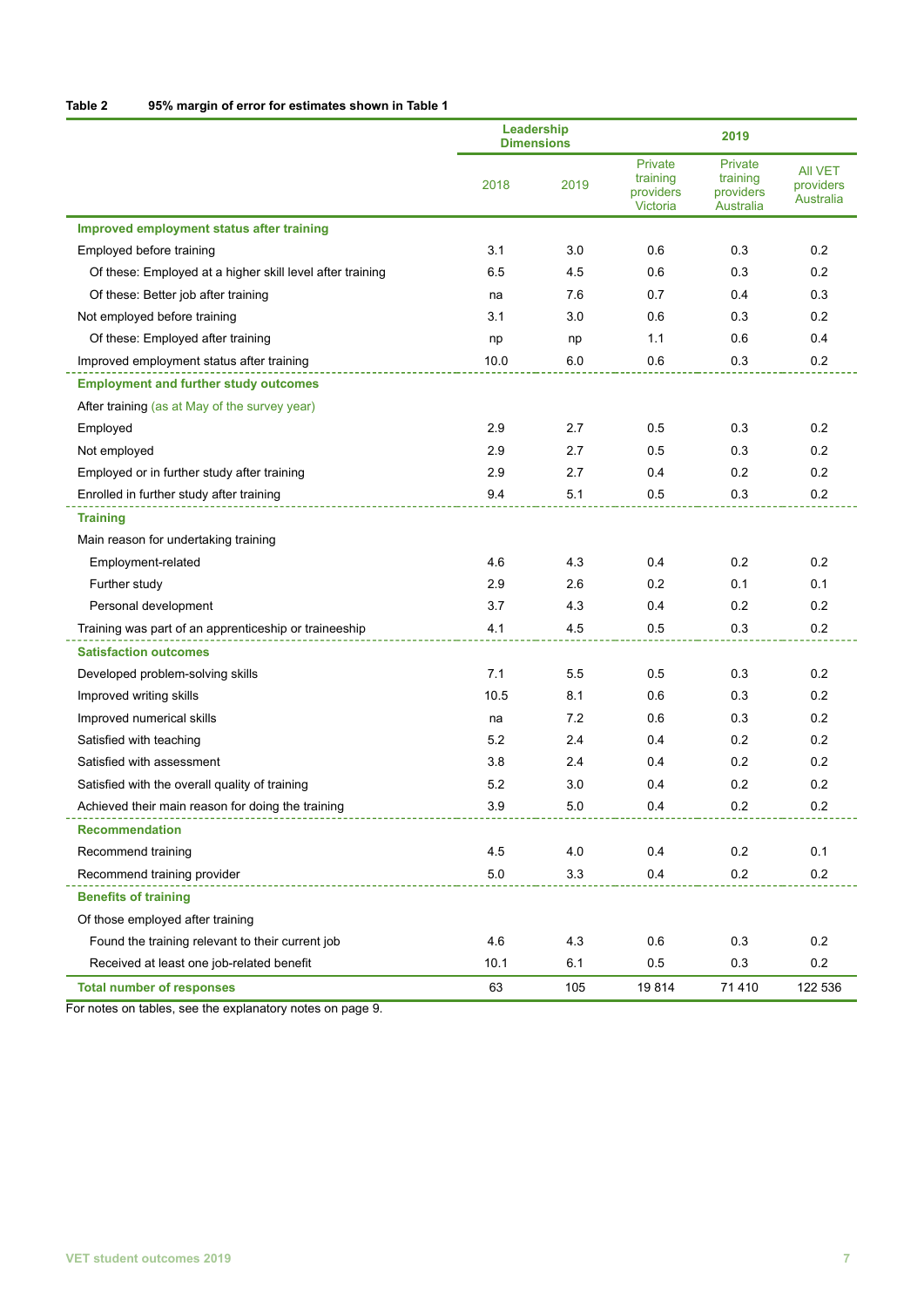#### **Terms**

For more information, please see Technical notes, Terms and definitions and other supporting documents at (https://www.ncver.edu.au/research-and-statistics/collection/student-outcomes/vet-student-outcomes).

**Accredited courses** refer to nationally recognised courses accredited by VET regulators. They are courses that result in a statement of attainment outcome. The title of such courses commences with the words 'Course in'.

**Accredited qualifications** refer to nationally recognised courses accredited by VET regulators. They are qualifications at certificate I level or above that are not specified in a national training package.

**Apprentice/trainee status** indicates whether a student is undertaking some off-the-job training under an apprenticeship/traineeship training contract.

**Domestic fee-for-service funding** is the revenue provided by a student whose citizenship status is Australian, New Zealand or permanent resident for the purpose of undertaking education and training.

**Government funding** relates to Commonwealth and state/territory funded activity delivered by registered training organisations (RTOs).

**Graduate** refers to a student who completed all the requirements of a qualification, as reported in the National VET Provider Collection.

**Higher level qualifications** that are not a training package qualifications or accredited qualifications. These qualifications are accredited by higher education institutions with self-accrediting authority or state or territory accreditation authorities.

**Nationally recognised training** leads to vocational qualifications and credentials that are recognised across Australia and are delivered by registered training organisations (RTOs). Nationally recognised training is listed on the National Training Register (training.gov.au).

**Non-nationally recognised training** includes locally developed courses, higher level qualifications and locally developed skill sets. Non-nationally recognised training is not listed on the National Training Register (training.gov.au).

**Not employed** is defined as unemployed, not in the labour force, or not employed (no further information).

**Qualifications** in the VET sector refer to the Australian Qualifications Framework (AQF) levels of education from certificate I through to graduate diploma.

**Registered training organisations (RTOs)** are training providers registered by the Australian Skills Quality Authority (ASQA) or, in some cases, a state or territory registering and accrediting body, to deliver training and/or conduct assessment and issue nationally recognised qualifications in accordance with the Australian Quality Training Framework or the VET Quality Framework.

**State or territory** is the state or territory in which the training provider's head office is located.

**Training packages** are developed by Service Skills Organisations (formerly by Industry Skills Councils) to meet the training needs of an industry, or a group of industries. Each training package is made up of three components; units of competency, qualifications framework levels of education and assessment guidelines. For further information refer to (http://www.training.gov.au).

**Training package qualifications** are nationally endorsed qualifications specified in a national training package.

**Training package skill sets** are nationally recognised skill sets, specified in a national training package. They are groupings of units of competency or modules that have been combined to provide a clearly defined statement of the skills and knowledge required by an individual to meet industry needs or a licensing or regulatory requirement.

**Weights** are used to reduce bias and ensure the weighted sample is representative of the target population. Each responding unit is assigned a weight that indicates how many population units that unit represents. The National Student Outcomes Survey sample is weighted to ensure the weighted distributions of key characteristics match the distribution of those characteristics in the population (the National VET Provider Collection).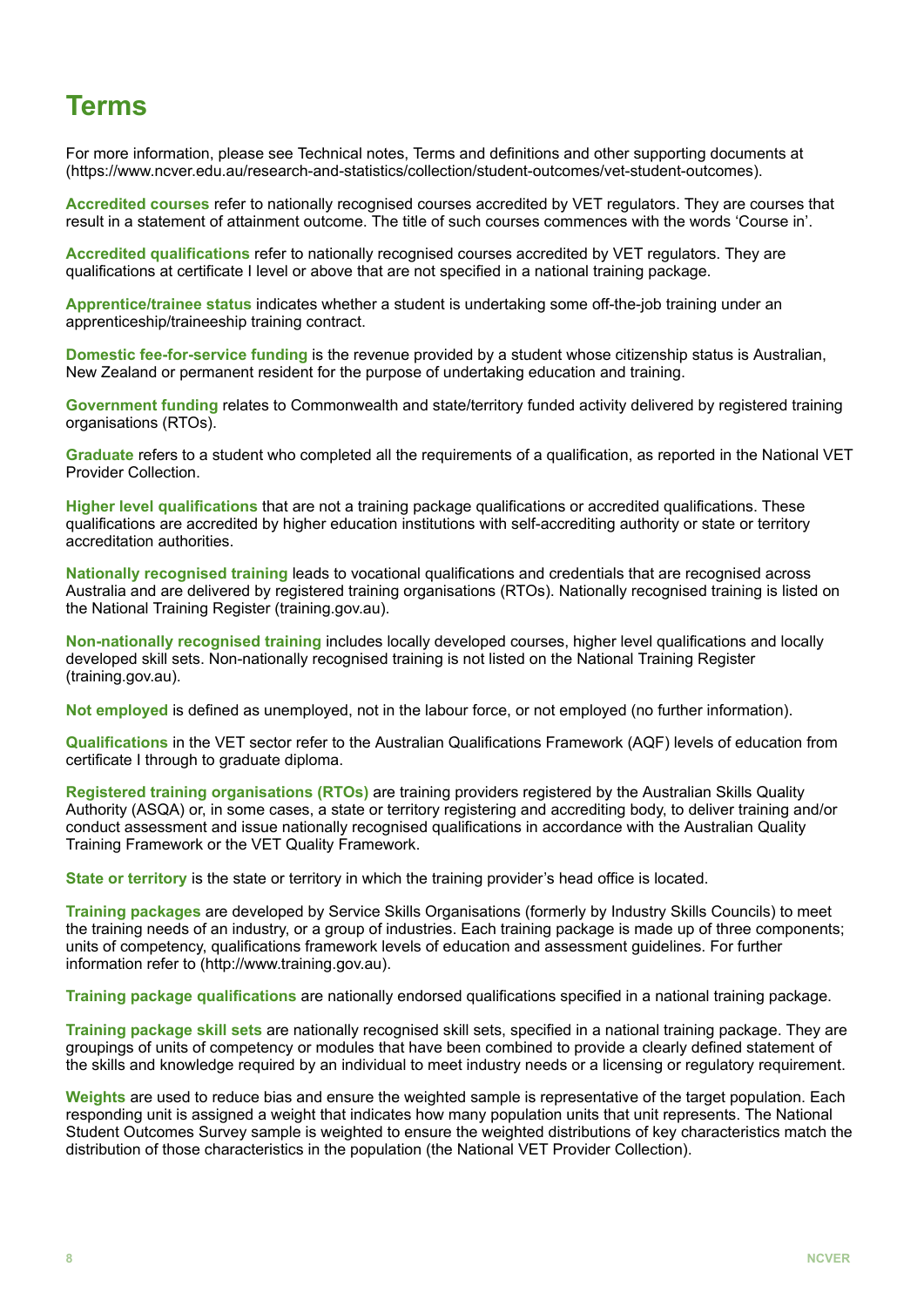## **Explanatory notes for graduates**

#### **Scope**

- 1. This report provides a summary of the outcomes of students who completed nationally recognised VET delivered by RTOs in Australia during 2018, using data collected in mid-2019. This includes:
	- Nationally recognised programs that are associated with one or more clusters of subjects. These include; training package qualifications and skill sets, accredited qualifications, and accredited courses that lead to a statement of attainment.
	- Nationally recognised subjects delivered stand alone or as part of a non-nationally recognised program.
- 2. The exclusion of non-nationally recognised training represents a change in the survey scope compared with prior years. For graduates, the only change to scope is the exclusion of higher level qualifications, such as bachelor's degrees. The revised survey scope has no statistically significant effect on the national survey results, as such the revised scope was not applied to the estimates prior to 2019.
- 3. The scope of the students included in the report is provided below.

| Scope matrix |  |
|--------------|--|
|--------------|--|

|                                | <b>TAFE</b><br>institutes | <b>Universities</b> | Community<br>education<br>providers | <b>Private</b><br>training<br>providers |
|--------------------------------|---------------------------|---------------------|-------------------------------------|-----------------------------------------|
| Commonwealth and state funding |                           |                     |                                     |                                         |
| Domestic fee-for-service       |                           |                     |                                     |                                         |
| International fee-for-service  |                           |                     |                                     |                                         |

- 4. Out of scope of the report are:
	- international students
	- students who undertook recreational, leisure or personal enrichment (short) courses
	- students who undertook VET delivered in schools, where training activity was undertaken as part of a senior secondary certificate
	- students under 18 years of age
	- students from correctional facilities
	- students who completed non-nationally recognised training.

#### **Definitions and derivations**

- 5. In 2019, the percentage of students satisfied with teaching, satisfied with assessment and satisfied overall is based on the proportion of respondents reporting that they are 'Very satisfied' or 'Satisfied' with the questionnaire item. The percentage of students who developed problem-solving skills, improved writing skills and improved numerical skills is based on the proportion of respondents reporting that they 'Strongly agree' or 'Agree' with the relevant questionnaire item.
- 6. Improved employment status after training is defined as either employment status changing from not employed before training to employed after training or employed at a higher skill level after training or received a jobrelated benefit. An individual may have reported a positive response to more than one measure contributing to improved employment status after training.
- 7. Employed at a higher skill level is based on those employed before training who are employed in an occupation with a higher skill level after training, in comparison with their occupation before training. The base includes those not employed after training. In VET student outcomes reports and data products released prior to 2019, the proportion employed at a higher skill level was based on those employed before and after training.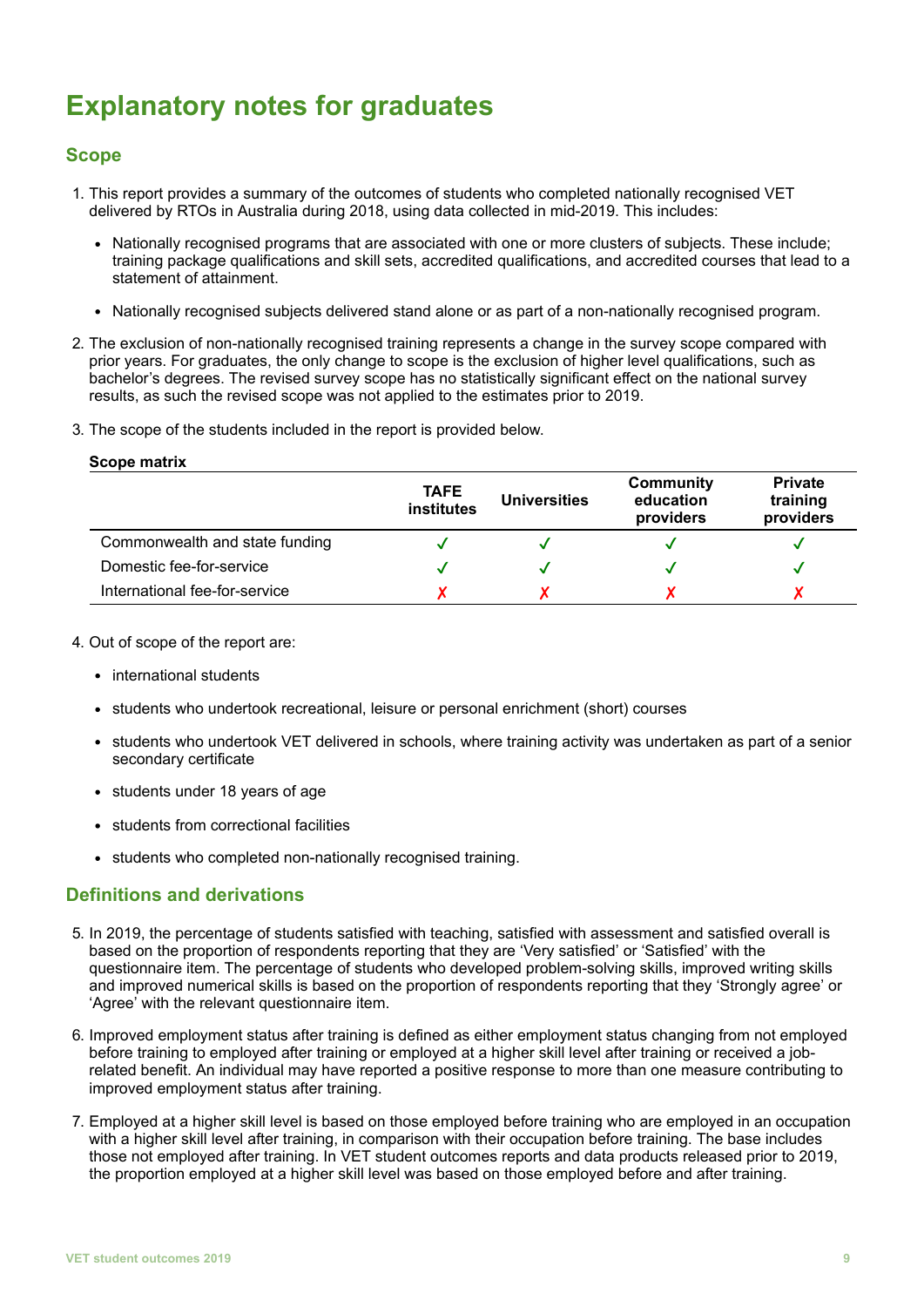- 8. Job-related benefits are based on those employed after training who reported receiving a job-related benefit from the training, including: set up or expanded their own business, got a promotion, increased earnings, or other job-related benefits. In 2019, a new category was added for 'gained extra skills for my job'.
- 9. Achieved main reason for training is based on the proportion of respondents reporting that the training 'fully' or 'partly' helped them to achieve their main reason for training.

#### **Reporting changes**

- 10. Following a trial in 2018, the 2019 questionnaire was revised. The changes include:
	- minor changes to question wording to questions on further study after training and level of further study after training
	- changes to question wording and a change from an agreement scale to a satisfaction scale for questions on satisfied with teaching and assessment and satisfied overall
	- a change in the order of the satisfied with teaching and assessment questions to appear after the developed problem-solving, improved writing skills and improved numerical skills bank of questions
	- the inclusion of a new category in the job-related benefits item of 'gained extra skills for my job'
	- new questions added on 'improved numerical skills' and 'better job after training'.
- 11. The results from the 2018 questionnaire trial suggest the following survey estimates in 2019 are not comparable with prior years due to the changes in question wording:
	- received at least one job-related benefit

• improved employment status after training (derived from 'received at least one job-related benefit') The results from the trial suggest that the 2019 responses to satisfaction with teaching and assessment and overall satisfaction may differ to prior years due to the changes in question wording. For further information, see the Technical notes supporting documentation at (https://www.ncver.edu.au/research-andstatistics/collection/student-outcomes/vet-student-outcomes).

- 12. In 2019, NCVER conducted a national Apprentice and Trainee Experience and Destinations (ATED) survey that was integrated with the 2019 SOS. The surveys ran at a concurrent timeframe. Key SOS questions were included in the ATED questionnaire alongside other questions specific to apprentices and trainees. Where a student was sampled for the SOS and ATED, they were invited to participate in one survey only-ATED. Following a mode effects analysis, the responses to the SOS questions for students sampled for both surveys were merged back into the SOS dataset. As a result of this approach, apprentices and trainees sampled for both surveys did not answer selected questions in the SOS.
- 13. In 2019, information on whether training was part of an apprenticeship or traineeship was sourced from the National Apprentice and Trainee Collection if the student answered the ATED questionnaire or from the survey responses if the student answered the National Student Outcomes Survey questionnaire.

#### **Data treatment**

- na Not applicable.
- \* The estimate has a margin of error greater than or equal to 10% and therefore should be used with caution.
- np Not published. NCVER does not report on estimates based on five or fewer respondents because the estimates are unreliable.